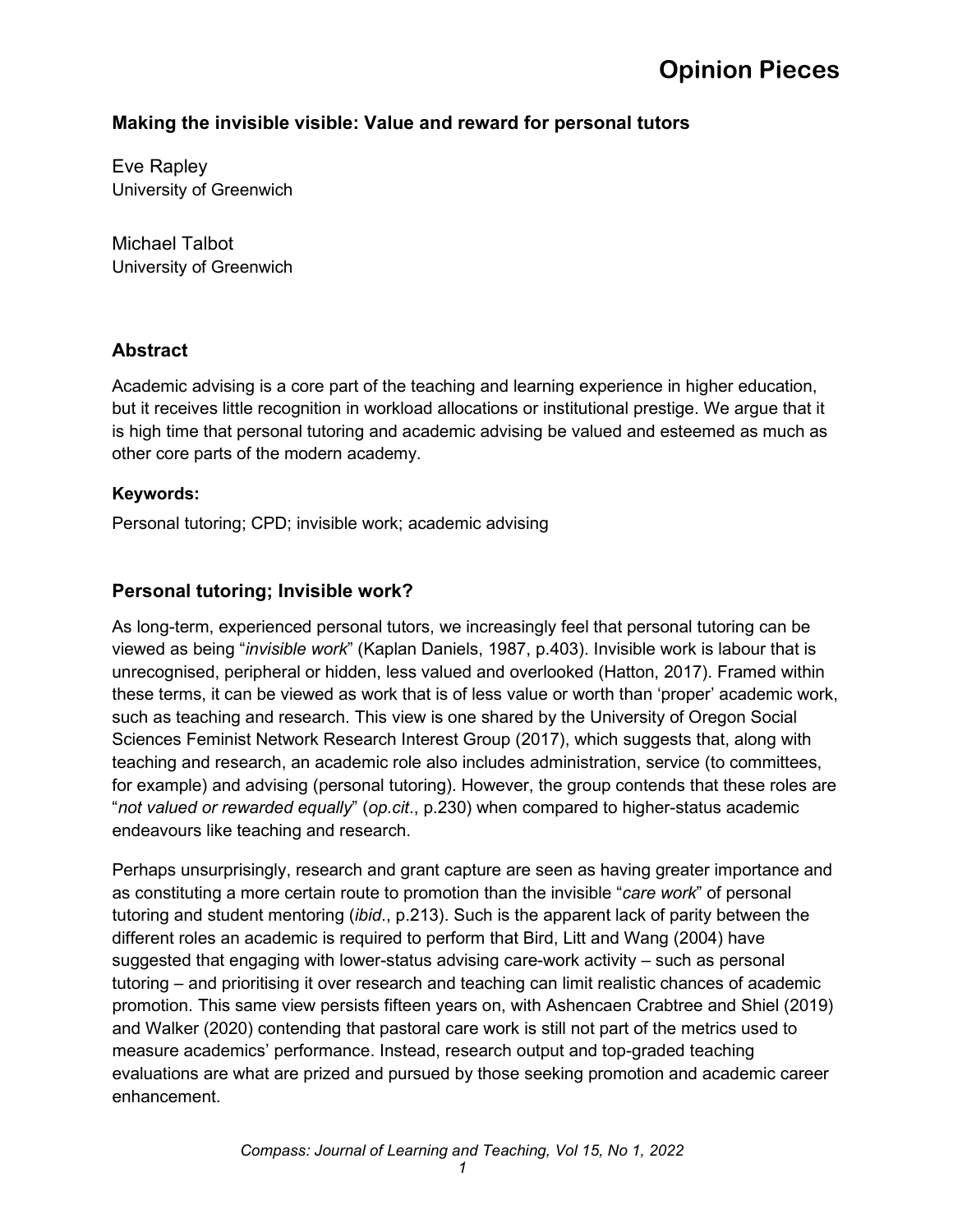The challenges of the context in which personal tutors must operate are arguably exacerbated by an increasingly casualised workforce with precarious contracts – meaning greater turnover (Williams, 2021) – and larger student intakes, together with competing interests, demands and pressures, all resulting in such staff-student ratios (Grey and Osbourne, 2020) as do little to support personal tutors in performing their roles effectively. However, over time, changing attitudes have become evident within the higher education (HE) sector. The big question here is: Why, when student experience is top of many institutional strategies, are personal tutoring and advising often operating in the shadows?

It is within this context that this opinion piece seeks to shine a light on this frankly iniquitous situation, by recognising the institutional value of personal tutors and their vital role in supporting student progression, achievement and wellbeing (Stuart, Willcocks and Browning, 2021). We suggest ways by which personal tutors might be developed and rewarded, as part of a process of recognition for what they do: a visible, legitimate and high-status academic endeavour which, we aver, should enjoy parity of esteem with teaching and research.

### **Personal tutoring and the pandemic – legitimate academic work in the spotlight**

Despite those who position personal tutoring as 'nice to have, but not really that important' – a sideshow encouraging academic do-gooders to dish out "*tea and sympathy*" (McIntosh and Grey, 2017) – we would argue that, far from being peripheral, personal tutoring has never been so important. In 2006, the Global Community for Academic Advising asserted that "*academic advising is integral to fulfilling the teaching and learning mission of higher education*" (cited in White, 2015). In all universities, the COVID-19 pandemic has highlighted just how integral personal tutoring and advising really are and also clearly demonstrated that more time and resources are needed to provide pastoral and wellbeing support for students (Office for Students, 2020).

The pandemic has revealed the complexity of the personal tutoring role and also what forms of knowledge are required to carry it out effectively: from discipline-specific and institutional knowledge to signposting to university services (such as student finance, academic support skills and student wellbeing, to name a few). Though these may be, declaratively and procedurally, essential forms of knowledge, something less tangible and less institutionally valued, but still very significant, is knowledge concerning the personal relationship between tutor and tutee. Until we consider aspects of emotional intelligence (Mayer and Salovey, 1997) – such as empathy, active listening and personability – as distinct skills and bodies of knowledge in their own right (ones which require development and training), personal tutoring will never be as fully valued as it should be. If we take seriously (as we should) the assertion that the values of personal tutoring espoused by Lochtie *et al*., (2018) – for example, being approachable, non-judgmental and authentic, developing rapport and listening – are key *skills* as well as values, then this hitherto hidden element of personal tutoring practice needs equal development and recognition.

### **Voices from the frontline**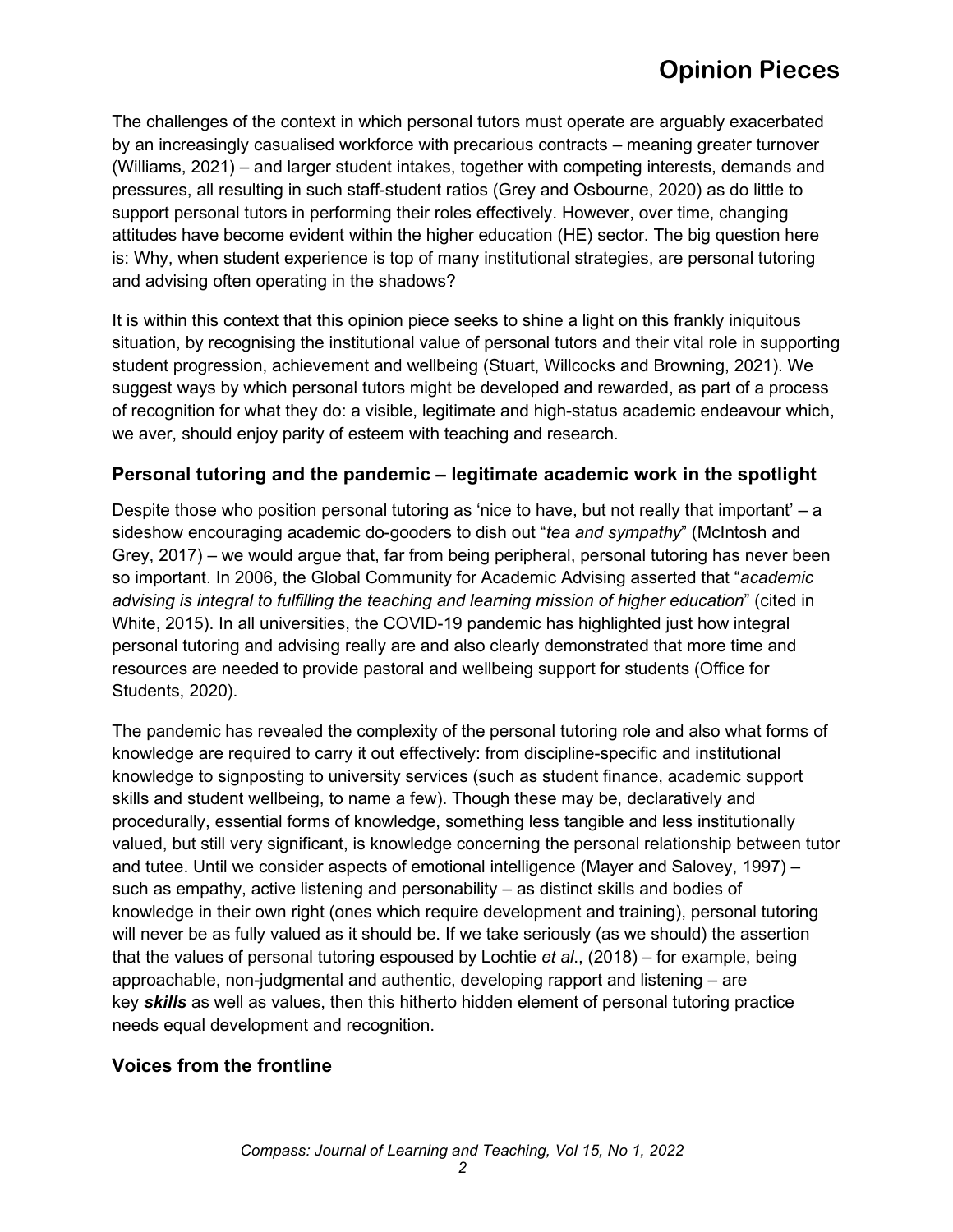What we have particularly learned from our own tutees during the pandemic is how much they value our interest in them as individuals and our concern for their wellbeing (Stephen, O'Connell and Hall, 2008; Starcher, 2011). This means: being there, being present and being visible. We argue that those who view the personal tutor-tutee relationship as little more than 'a chat' have pathologised it; they fail to recognise how, with a supportive and emotionally intelligent personal tutor, these 'chats' can be transformational for a tutee. For many students, these tutor-tutee interactions are vital and can have a profound impact (Light, 2001); they can be the difference between dropping out or staying; between suffering a crisis or achieving full academic and/or professional potential.

The simple fact of the matter is, at a time when university leaders extol the virtues of personalised learning (Walker, 2020), against a backdrop of an acute interest in student mental health and wellbeing, personal tutoring remains the poor country cousin when compared to other forms of work within the academy. The simultaneously hidden and open value of personal tutoring lies in linking the many realms of student experience: academic skills, employability, wellbeing and personal development. To do this properly requires proper investment in training and workload support. However, it also requires that the esteem in which personal tutoring is held be very much higher indeed than it is at the present time.

### **Development and reward**

We argue that part of raising esteem and the status of the role can be afforded through formal training and development. Given the importance of the role, it is perplexing and frustrating that personal tutors are usually left to learn the ropes with little or often no formal training or guidance (Stuart, Willcocks and Browning, 2021). This is in contrast to other academic roles: there is usually mandatory training for those engaging in teaching (via a PGCertHE or Advance HE fellowship recognition), in conducting research or in providing doctoral supervision. Personal tutoring development could be facilitated in house via continuing personal development (CPD) or, externally, through United Kingdom Advising and Tutoring (UKAT) professional recognition awards (UKAT, 2019). Further measures could include the development of promotion pathways for academics specialising in personal tutoring, with UKAT awards as official markers of esteem/qualification for promotion applications.

We also suggest paying greater attention in the first place to the process of selecting academics to act as personal tutors. Not everyone has the skillset and mindset to be a personal tutor. Arguably, those in the role should demonstrate the necessary skills as well as living the intrinsic values that the role demands. Indeed, evidence suggests that poorly equipped and inadequately trained personal tutors can have a negative impact on students (Wootton, 2006).

Finally, the role of the personal tutor could be further supported by exploring the judicious use of learning analytics. Jisc research reported that using a data dashboard can support personalisation, student retention and enhancement of learning (Sclater *et al*., 2016). However, we contend that any use of a data dashboard should not be at the expense of the fundamental, highly relational and dialogic personal tutor-tutee dynamic. Systems need to be developed by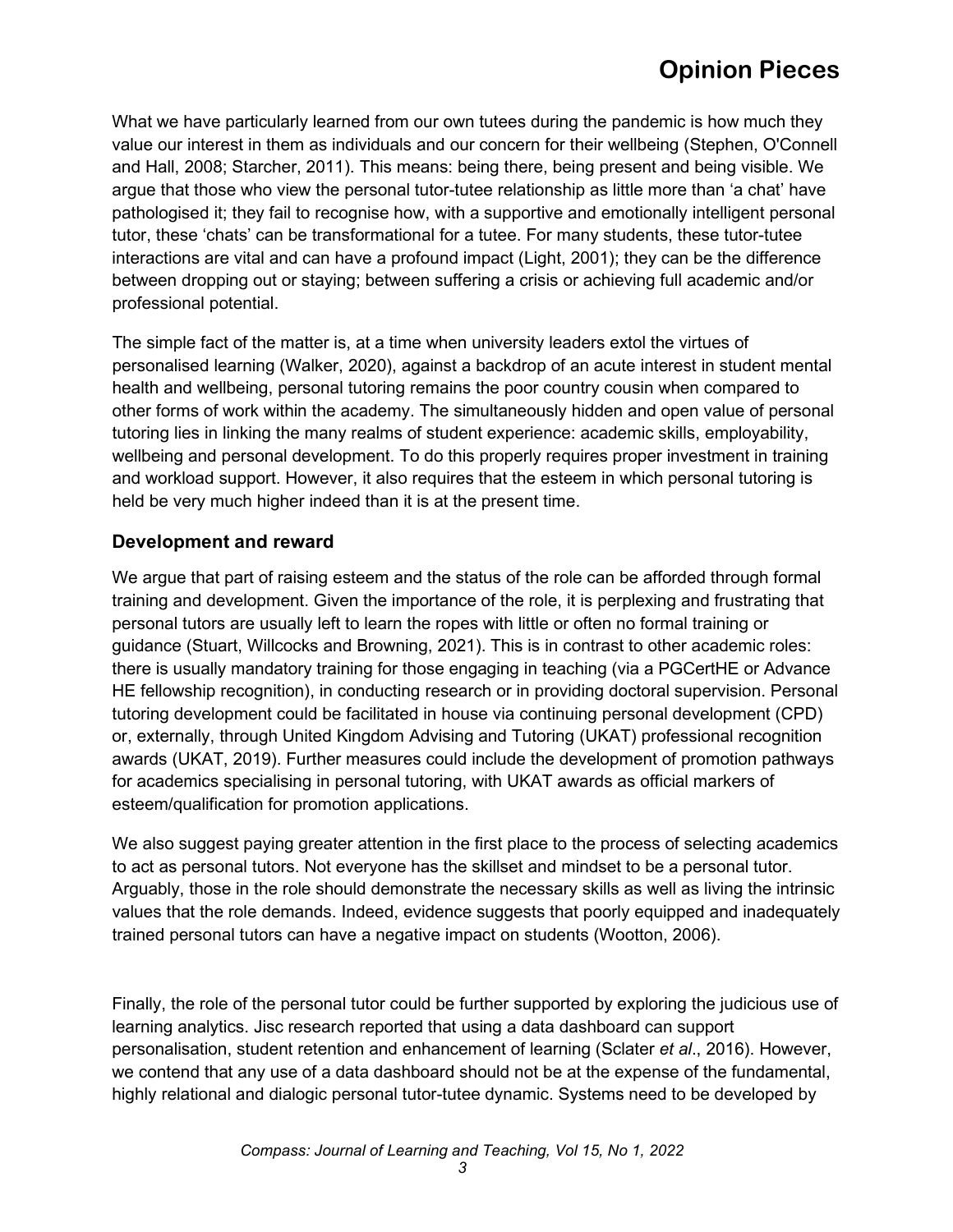institutions in conversation with tutors and tutees, so that they encompass the needs and outcomes of personal tutoring, which is still rarely the case (Francis *et al*., 2020). Personal tutoring is all about people and about building and developing relationships, something that a purely data-driven model could never successfully replicate.

### **Conclusion**

At a time when students really want and need to "*feel that they matter*" (Hudson 2006, p.45) and we want to live the values of the university, we urge leaders to make the invisible visible; to recognise the value and worth of personal tutoring to tutees and to the wider institution by supporting personal tutors and giving personal tutoring the academic respect it deserves.

#### **Reference list**

Ashencaen Crabtree, S. and Shiel, C. (2019) '*Playing Mother*: Channeled Careers and the Construction of Gender in Academia.' *SAGE Open,* 9(3), 1-14. Available at: https://doi.org/10.1177%2F2158244019876285 (Accessed: 1 September 2021).

Bird, S., Litt, J. and Wang, Y. (2004) 'Creating Status of Women Reports: Institutional Housekeeping as *Women's Work*.' *The National Women's Studies Association (NWSA) Journal* 16(1), 194-206. Available at:<https://www.jstor.org/stable/4317042> (Accessed: 28 August 2021).

Francis, P., Broughan, C., Foster, C. and Wilson, C. (2020) 'Thinking critically about learning analytics, student outcomes, and equity of attainment.' *Assessment and Evaluation in Higher Education* 45(6), 811-821. Available at: https://doi.org/10.1080/02602938.2019.1691975 (Accessed: 17 September 2021).

Grey, D. and Osborne, C. (2020) 'Perceptions and principles of personal tutoring.' *Journal of Further and Higher Education*, 44(3), 285-299. Available at: https://doi.org/10.1080/0309877X.2018.1536258 (Accessed: 3 September 2021).

Hatton, E. (2017) 'Mechanisms of Invisibility: Rethinking the Concept of Invisible Work.' *Work, Employment, and Society*, 31, 2. Available at: https://doi.org/10.1177%2F0950017016674894 (Accessed: 6 August 2021).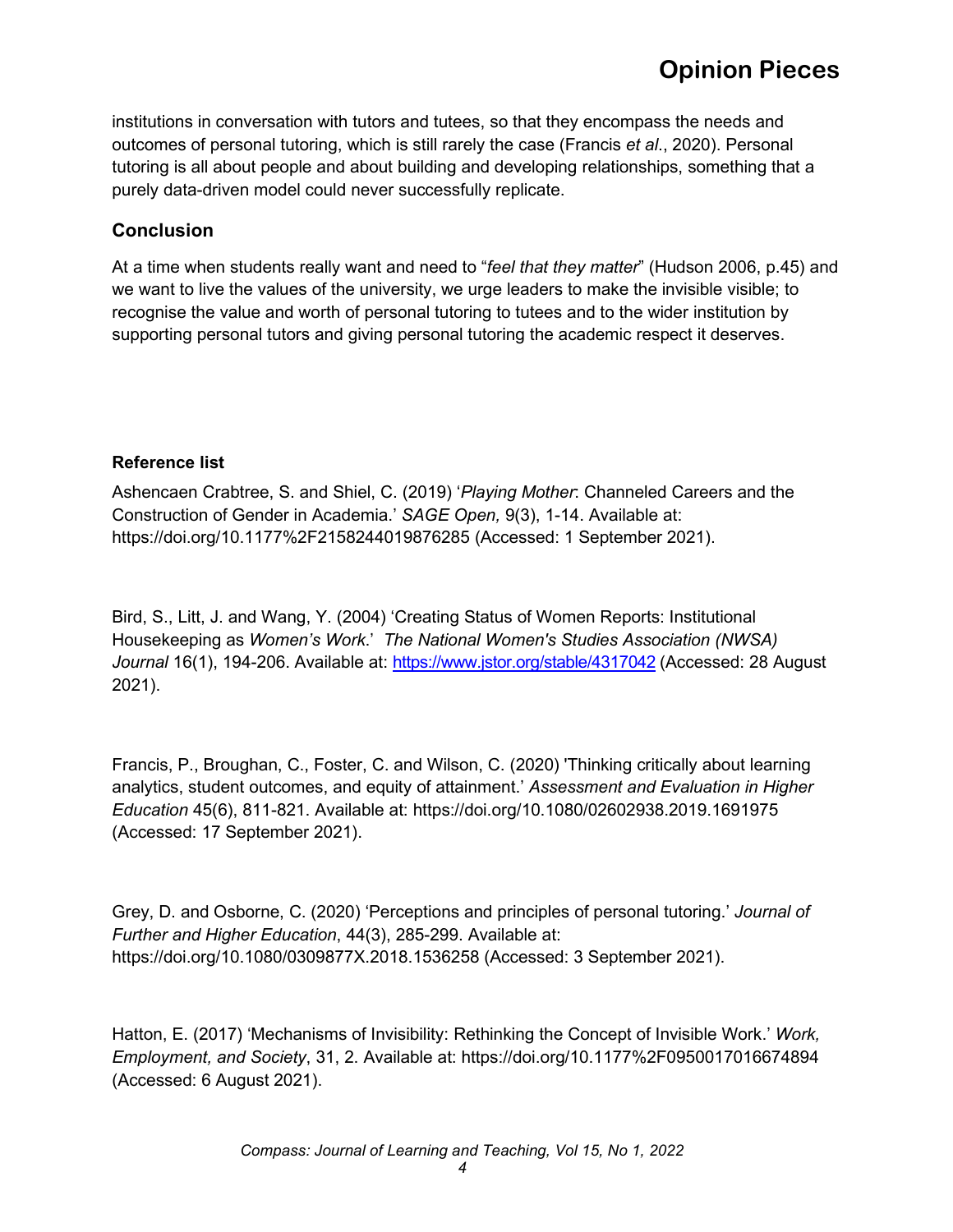Hudson, R. (2006) 'All of humanity is here!' *Pastoral Care,* 24(2), 45-9. Available at: [https://www.tandfonline.com/doi/full/10.1111/j.1468-](https://www.tandfonline.com/doi/full/10.1111/j.1468-0122.2006.00363.x?scroll=top&needAccess=true) [0122.2006.00363.x?scroll=top&needAccess=true](https://www.tandfonline.com/doi/full/10.1111/j.1468-0122.2006.00363.x?scroll=top&needAccess=true) (Accessed: 6 August 2021).

Light, R.J. (2001) *Making the Most of College: Students Speak Their Minds*. Massachusetts: Harvard University Press. ISBN: 9780674004788

Kaplan Daniels, A. (1987) 'Invisible Work.' *Social Problems*, 34(5), 403-415. Available at: https://doi.org/10.2307/800538 (Accessed: 19 August 2021).

Lochtie, D., McIntosh, E., Stork, A. and Walker, B.W. (2018) *Effective personal tutoring in Higher Education.* St Albans: Critical Publishing. ISBN: 9781910391983

Mayer, J.D., and Salovey, P. (1997) 'What is emotional intelligence?' In: Salovey, P. and Sluyter, D. (eds.), *Emotional Development and Emotional Intelligence: Implications for Educators*. New York: Basic Books, (3-31). ISBN: 9780465095872

McIntosh, E. and Grey, D. (2017) 'Career advice: how to be an effective personal tutor.' Available at: [www.timeshighereducation.com/news/career-advice-how-to-be-an-effective](http://www.timeshighereducation.com/news/career-advice-how-to-be-an-effective-personal-tutor)[personal-tutor](http://www.timeshighereducation.com/news/career-advice-how-to-be-an-effective-personal-tutor) (Accessed: 12 March 2020).

Office for Students (2020) 'Supporting student mental health during pandemic.' Available at: [www.officeforstudents.org.uk/news-blog-and-events/press-and-media/supporting-student](http://www.officeforstudents.org.uk/news-blog-and-events/press-and-media/supporting-student-mental-health-during-pandemic)[mental-health-during-pandemic](http://www.officeforstudents.org.uk/news-blog-and-events/press-and-media/supporting-student-mental-health-during-pandemic) (Accessed: 29 March 2021).

Sclater, N., Peasgood, A., and Mullan, J. (2016) 'Learning Analytics in Higher Education.' Bristol: Jisc. Available at: [www.jisc.ac.uk/reports/learning-analytics-in-higher-education](http://www.jisc.ac.uk/reports/learning-analytics-in-higher-education) (Accessed: 1 January 2022).